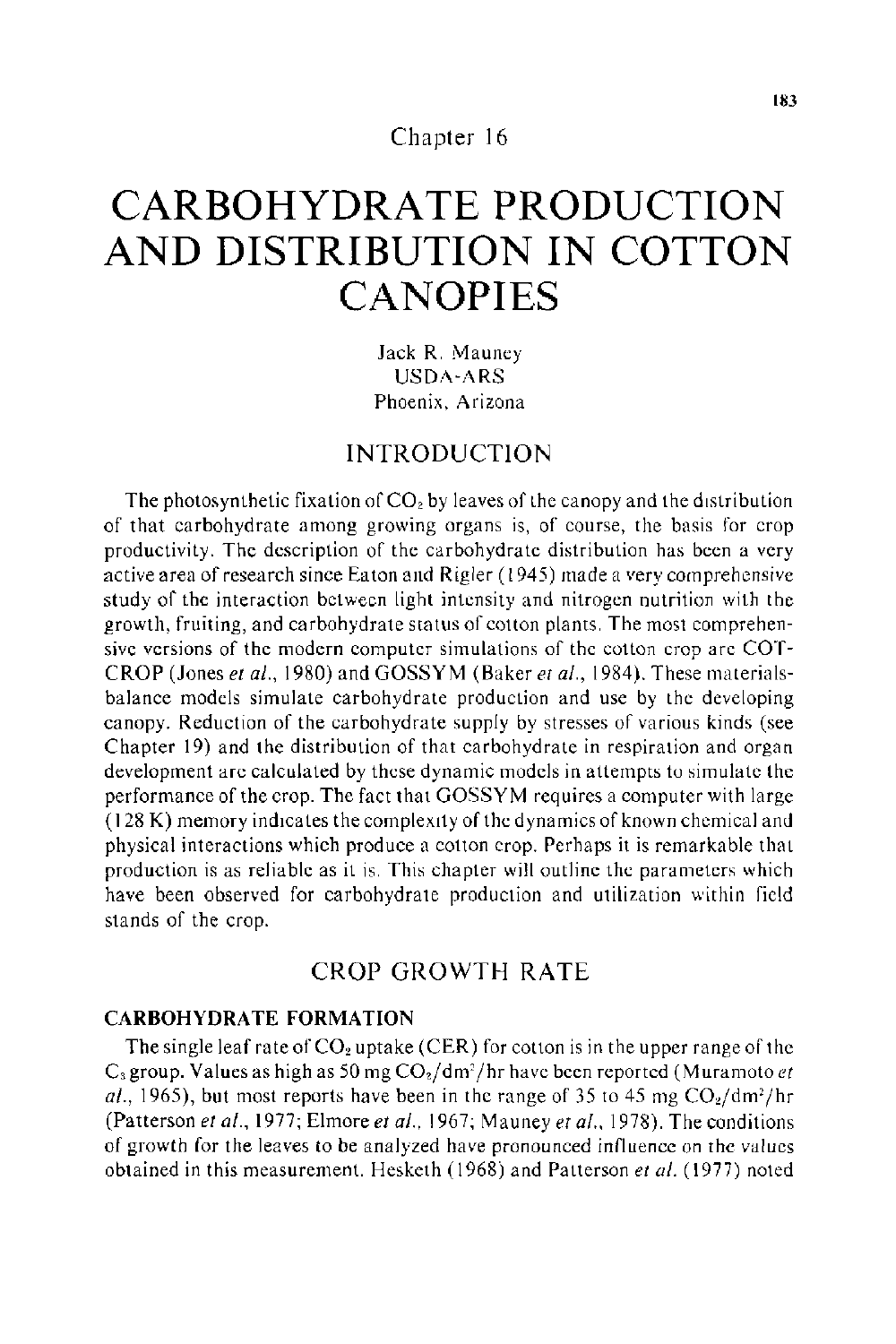that leaves grown under intense sunlight had a higher photosynthetic capability than those grown at lower light intensity. This effect was primarily the result of the intensity at which light saturation was observed. Leaves grown in maximum sunlight saturate at light intensity above sunlight, whereas leaves grown in shade saturate at a lower intensity.

The range of light experience for each leaf in the canopy is so varied that, even though there are adequate data to describe the light response curve of  $CO<sub>2</sub>$  uptake for individual leaves (Patterson *et a!.,* 1977), the calculation of the canopy activity from single leaf data is inappropriate. Baker *eta!.* ( 1978) pointed out that not only is the canopy made up of leaves with varied light intensity responsiveness, but also of widely varying leaf angles, sun flecks and photosynthetic organs other than leaves which contribute to the total  $CO<sub>2</sub>$  fixation.

Constable and Rawson (1980a,b) studied the translocation pattern in the cotton plant by determining the carbohydrate supply from each branch and comparing that supply with the demands of bolls present on the branch. They concluded that a major portion of the sink demand of maturing bolls must be met by import of carbohydrate from leaves elsewhere on the plant. The major contributors to this carbohydrate pool is apparently the mainstem leaves because of their large size and direct attachment to the vascular system of the mainstem (Constable and Rawson, 1980b).

### MAXIMUM GROWTH RATE

Loomis and Williams (1963) calculated the maximum carbohydrate production by a canopy utilizing all the incident radiation to be 77 g dry matter/m<sup>2</sup>/day. This value included a correction of 33 percent for respiratory loss. They felt that plant canopies with "several layers of leaves" should be able to achieve this potential growth rate even with the observed rates for  $CO_2$  assimilation of 20 to 25 mg  $CO_2/dm^2/hr$ . They observed growth rates for dense stands of maize to be 51 g/m<sup>2</sup>/day. Maximum crop growth rates for C<sub>a</sub> plants seldom exceed 40 g/m<sup>2</sup>/day (Jones *et al.,* 1980). Baker and Hesketh (1969) made calculations of the maximum crop growth rate (CGR) of a cotton stand using weather information for July to October, 1966, in Mississippi. They used a value of 10 percent for maintenance respiration and a value of 56 percent for growth respiration. They calculated a CGR at 42  $g/m^2$ /day on July 15 decreasing to 10  $g/m^2$ /day on September 3 and increasing again as vegetative regrowth occurred. With all of this growth rate assigned to boll loading, they placed the maximum yield capability of that stand at 2850 kg/ha  $(5.9 \text{ bales/acre})$ . If they assumed cloudless weather, their model predicted a maximum vield of  $3650 \text{ kg/ha}$  (7.6 bales/acre).

Maximum growth rates approaching these calculated values have been observed. Data taken in 1981 in Phoenix by Mauney (unpublished) are shown in Figure 1. These plots yielded 2380 kg/ha and had a maximum growth rate of the above-ground crop of about 25-30 gjm*2* /day from July 25 to August 15. The 1981 growing season in Phoenix was characterized by rapid seedling growth due to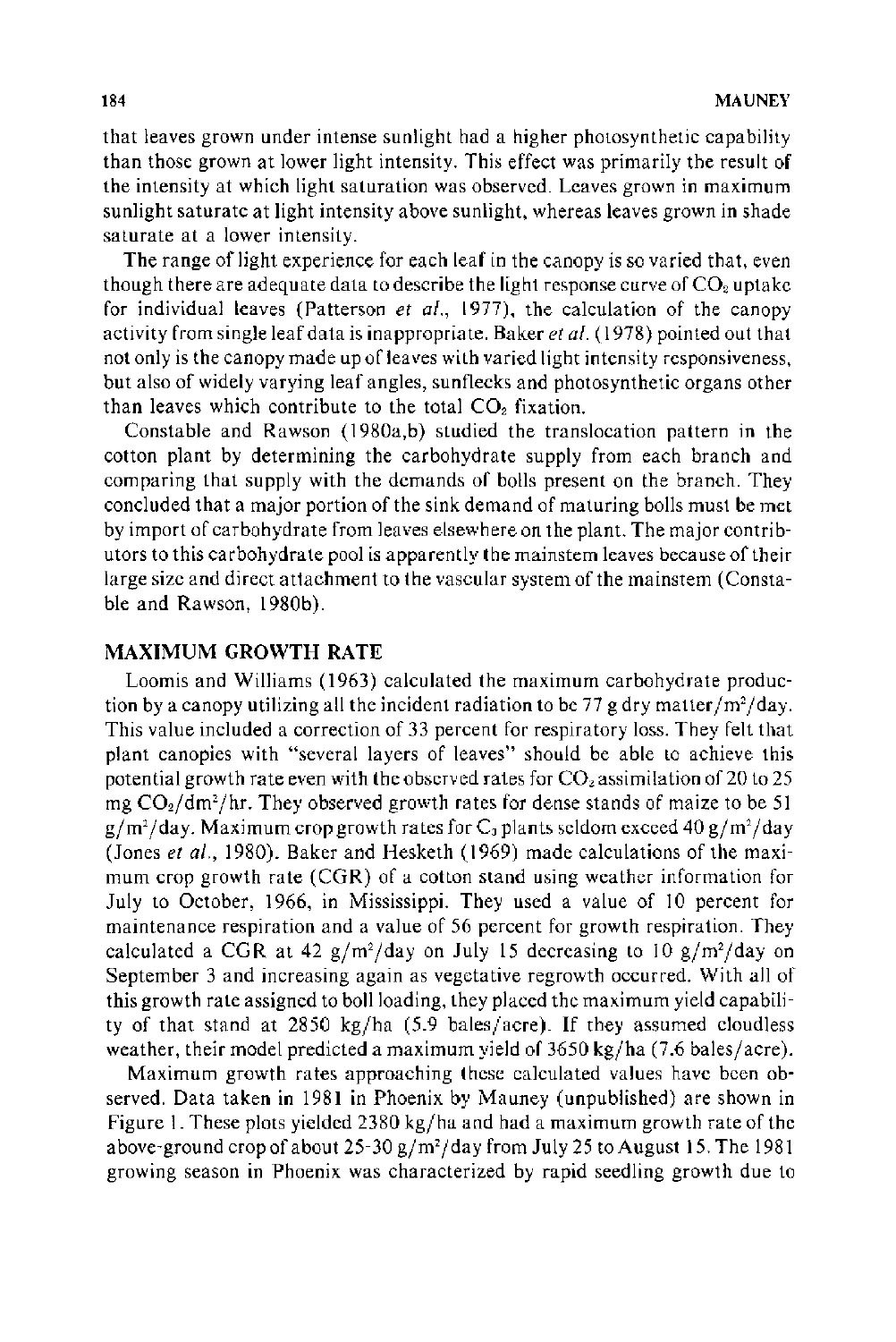

Figure 1. Relationships of crop dry weight accumulation above ground to leaf area index (LAI) and boll dry weight accumulation in Phoenix, Arizona, in 1981. This field produced a harvested yield of 5780 kg/ha seed cotton. Curves are smoothed average of six replications made at 7- to 10-day intervals and include abscised leaves, flowers and bolls. Heat units are in degree days (DD) with a 12.8C minimum and a 30C maximum using the triangulation method of averaging (Fry, 1983). Sunlight accumulation is in Langley's (ly) as measured by the U.S. Weather Bureau located 5 miles away. Sunlight and heat-unit accumulations are calculated from date of emergence,  $4/10/81$ . Crop was  $G$ . *hirustum* cv. DPL 70 at a density of 80,000 plants/ha.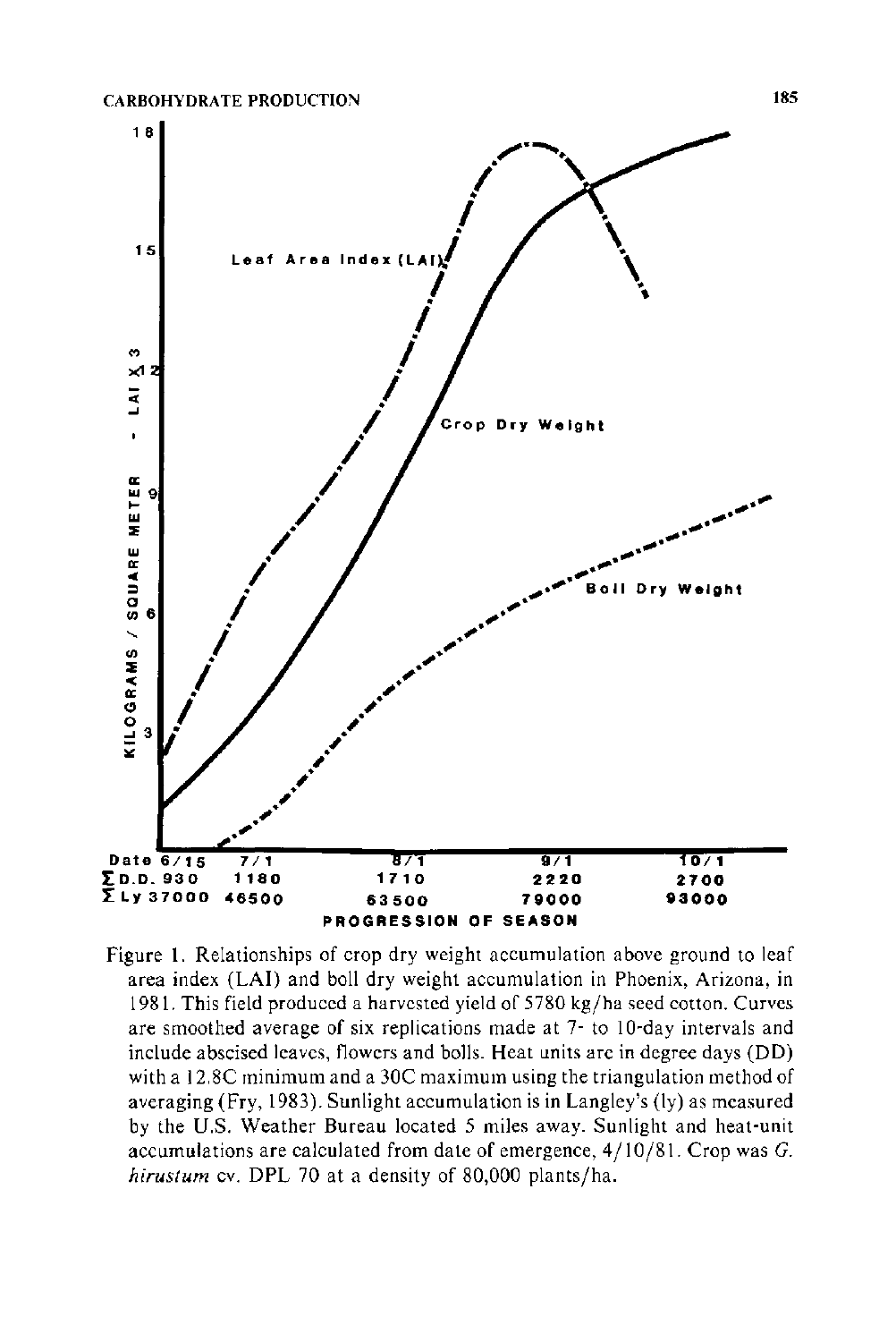unusually high temperatures in April and May. The summation of heat units shown in Figure 1 are about 200 degree days (DO) higher at each date during July and August than the average year in Phoenix.

Canopy  $CO<sub>2</sub>$  fixation rates can be calculated from these growth data. Growth and maintenance respiration have been estimated by Baker and Hesketh (1969) and by Hesketh *et a/.* ( 1971). The carbohydrate conversion efficiency is in the range .55 to .66 for both leaves and bolls. Therefore, 30 g/m<sup>2</sup>/day CGR requires  $30 \times 1.65 \times 1.47 = 73 \text{ g } CO_2/\text{m}^2/\text{day} = 730 \text{ mg } CO_2/\text{dm}^2/\text{day}$  where 1.65 is the reciprocal of carbohydrate conversion efficiency and  $1.47$  is the  $CO<sub>2</sub>/CH<sub>2</sub>O$ conversion factor. This rate is similar to the maximum *COz* uptake measured by Baker and Myhre (1968) who reported values greater than 700 mg  $CO<sub>2</sub>/dm/day$ on cloudless days in Mississippi.

## SUNLIGHT INTERCEPTION

A principal determinant of the canopy carbohydrate production is sunlight interception. Walhood ( 1976) correlated the yield of variably-spaced plantings in California with the degree of sunlight interception during early season. When plant population was held constant at 84,000/ha and row spacing was 25, 50 or 100 em, light interception changed dramatically in early season. On July 5, the 25 em rows intercepted about 70 percent of sunlight while the 100 em rows intercept-



Figure 2. Percentage of light interception and shade for increasing leaf area index (LAI). From Fry ( 1980), used with permission.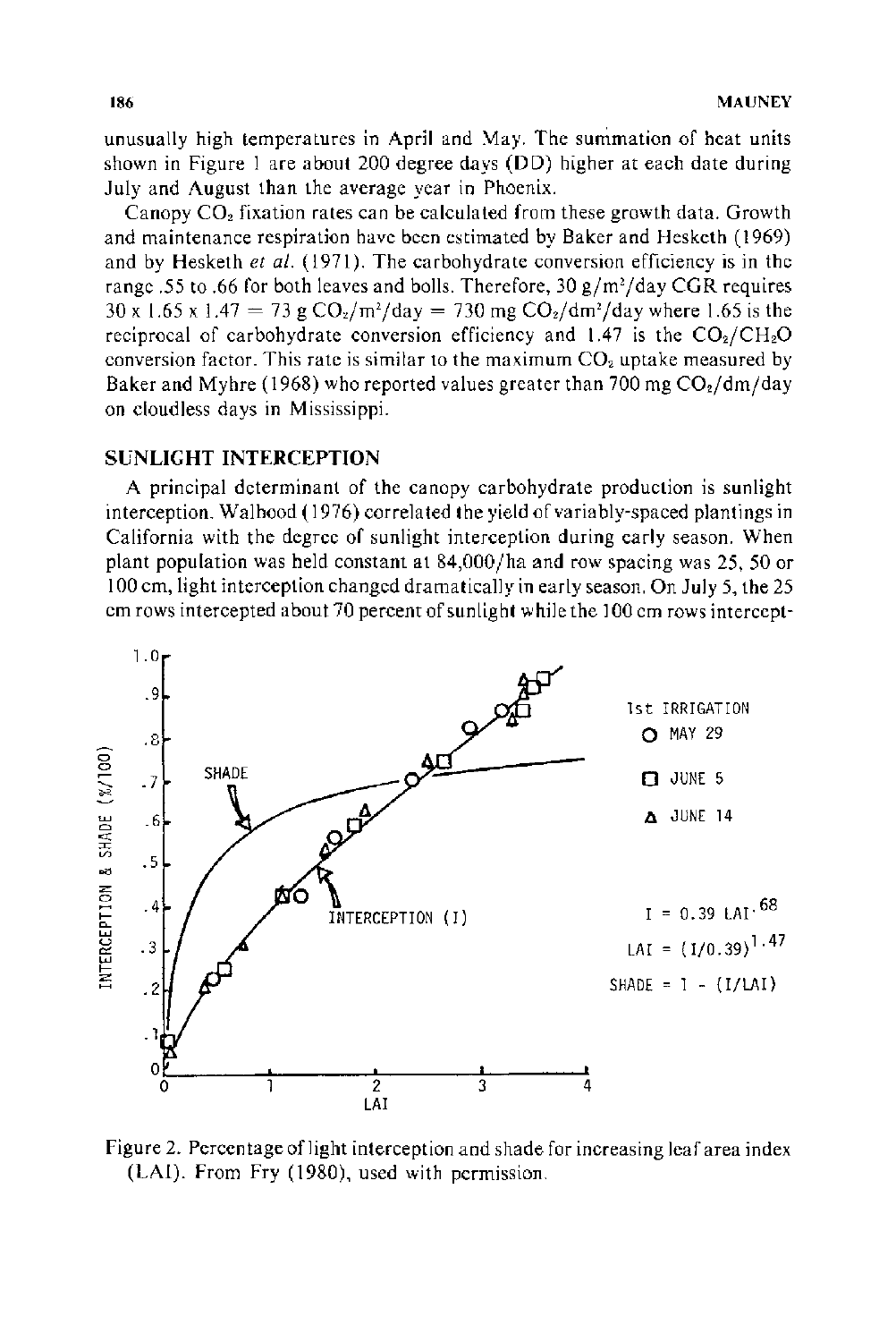#### CARBOHYDRATE PRODUCTION 187

ed 32 percent. As expected, the early-season and final yield in his short-season cultural practice correlated with the sunlight interception. The 25 em rows had 42 percent more yield.

Fry (1980) correlated the midday sunlight interception with LAI (Figure 2) as the crop developed under several irrigation regimes. The regression line shown in Figure 2 is similar to that of Baker and Meyer (1966) who used row spacing and row orientation as the variables.

Until the canopy completely covers the furrow between rows, the row spacing causes a pronounced minimum in the daily interception curve at solar noon (Baker and Meyer, 1966). Because sunlight intensity is increasing whtle interception is decreasing, they observed a plateau in CER from 3 hours prior to 3 hours after noon. The regression between short-wave energy interception by the canopy and the uptake of  $CO<sub>2</sub>$  was linear (Hesketh and Baker, 1967). The heliotropic movement of cotton leaves (Lang, 1972) allows more of the leaf area to be normal to the sun than the calculations of deW it ( 1978) assumed. For this reason, when estimating the effects of row orientation on yield, Baker and Meyer (1966) measured interception directly rather than make a conversion from LAI. They concluded that the increase in interception due to North-South orientation of rows (compared to East-West) was not a significant factor in improving canopy efficiency.

# **BOLL** LOADING AND BIOMASS ACCUMULATION

In view of the observation (Mauney et al., 1978) that starch accumulation can be a feedback mechanism for limiting CER when there is insufficient growth capacity to utilize all the carbohydrates leaves produce, one can speculate that the presence of bolls as sinks might enable greater carbohydrate translocation. This might result in higher canopy CER than if bolls were absent. This logic would hold however, only if stem, leaf and root growth were limited in sink capacity. And, as I remind myself and colleagues frequently, "Logic will get you nowhere" unless supported by data. The question of whether vegetative growth can absorb all available canopy carbohydrate has not been conclusively answered. In Table I are listed four experiments in which the flower buds were removed from plants and the change in total dry weight measured. All possibilities, i.e. increase (Dale, 1959), no change (Malik *et al.*, 1981; Nagarajah, 1975) and decrease (Eaton and Rigler, 1945) have been observed. Apart from the difference in outcome caused by the length of the experiments (Table I), the different plant types, cultural conditions, and climate under which the observations were made could explam the lack of agreement. Dale ( 1959) explained the significant increase in weight of the disbudded plants by noting that the fruited plants ceased to grow when flowering began and gained only 8 grams of dry weight in the 84 days prior to final harvest, while the disbudded plants continued to grow vegetatively and add dry weight for 245 days. He, thus, called attention to the lack of simultaneous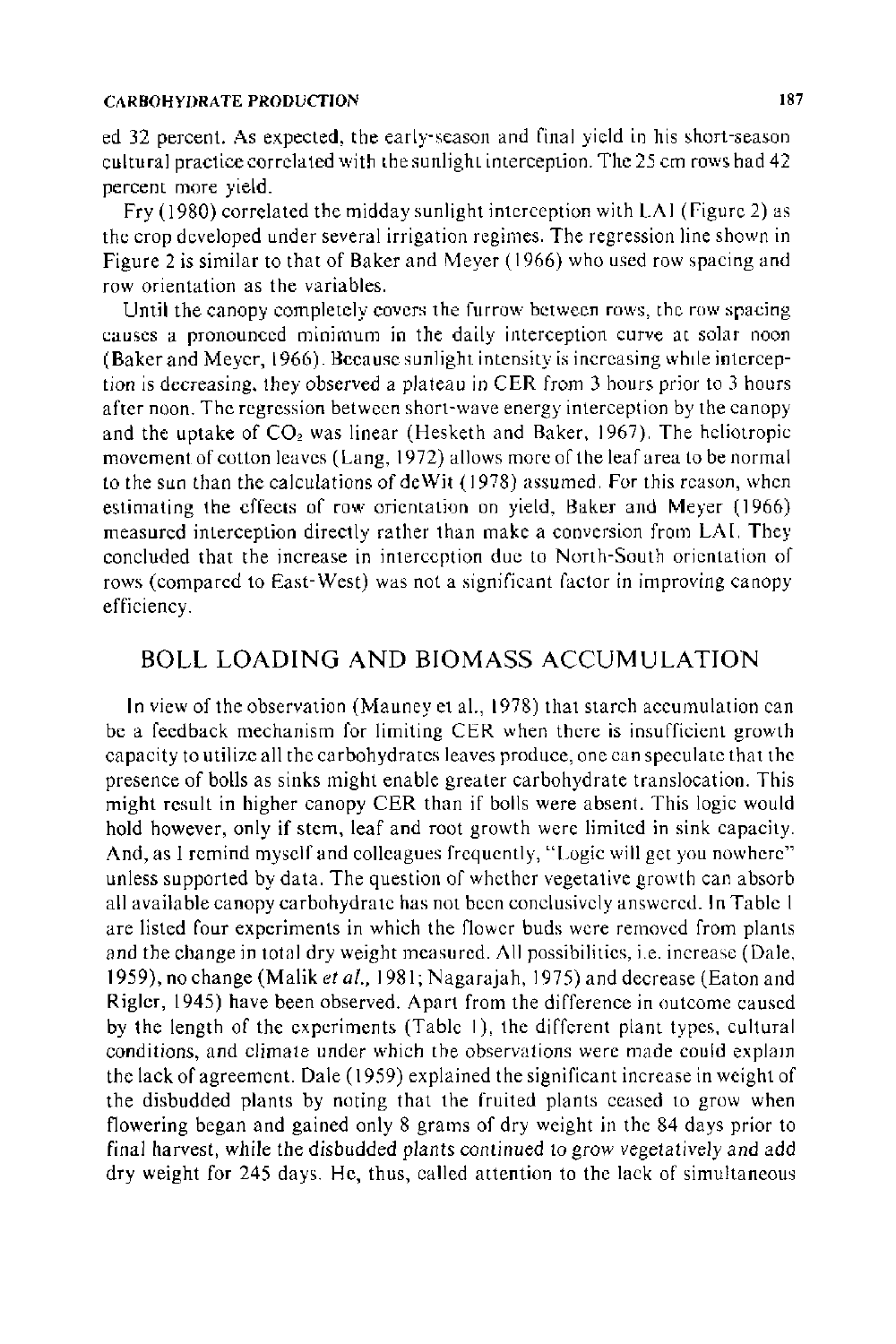| Growth period<br>(days) | Plant weight<br>(g/plant) |                  | Reference               |
|-------------------------|---------------------------|------------------|-------------------------|
|                         | Control                   | Disbudded        |                         |
| -92.                    | 835'                      | 566'             | Eaton and Rigler (1945) |
| 105                     | 50°                       | 51.              | Nagarajah (1975)        |
| 125                     | 190 <sup>2</sup>          | $226^2$          | Malik et al. (1981)     |
| 245                     | 150 <sup>2</sup>          | 318 <sup>2</sup> | Dale (1959)             |

Table 1. Response of cotton to the removal of all flower buds.

Fresh weight basis.

'Dry weight basis.

vegetative and reproductive growth in the cultivars he was studying. From his plant density (1 plant/ft in 36" rows), the dry weight accumulations can be converted to 1230  $g/m^2$ , about .6 the weight of the stand shown in Figure 1.

Further analysis of the data in Figure 1 may add some understanding to the question of photosynthetic potential of the crop during boll-loading. In Figure 3 are graphed the crop growth rates of several portions of the stand as well as the total crop weight above ground. These data indicate that the maximum crop growth rate (30 g/m<sup>2</sup>/day) was attained only when leaves and stems were adding weight at near maximal rate and bolls were being filled. A possible explanation for this may be that the canopy was not fully intercepting all sunlight until early August (Figure 3). The rate of dry weight accumulation in the crop is roughly proportional to the fraction of light intercepted at solar noon. The coincidence of slightly higher crop growth rate per unit of sunlight intercepted during the rapid boll-filling period of July 1 to 15 may indicate an enhancement of crop CER by developing bolls. Those data are far from conclusive, however. During the prime period of dry weight accumulation (Aug. 1-15, Figure 3), the vegetative and reproductive organs each appear to be sinks adequate for deposit of the full carbohydrate output of the canopy. Since it is easy to imagine that a different climate might produce a different partitioning pattern (for instance, greater rate of leaf area expansion in a location with higher atmospheric humidity than Phoenix), the conclusive statement about the effect of boll loading on canopy carbohydrate fixation awaits data sets of the type shown in Figures 1 and 3 from widely dispersed locations.

# CARBOHYDRATE DISTRIBUTION

The crop dry weight distribution shown in Figure 1 represents a crop which was similar in yield to the highest reported for furrow-irrigated cotton. Though yields of 2700 kg/ha have been reported from drip-irrigated fields (Briggs *et at.,* 1983), lint yields greater than 2200 kg/ha are observed only rarely under furrow irrigation.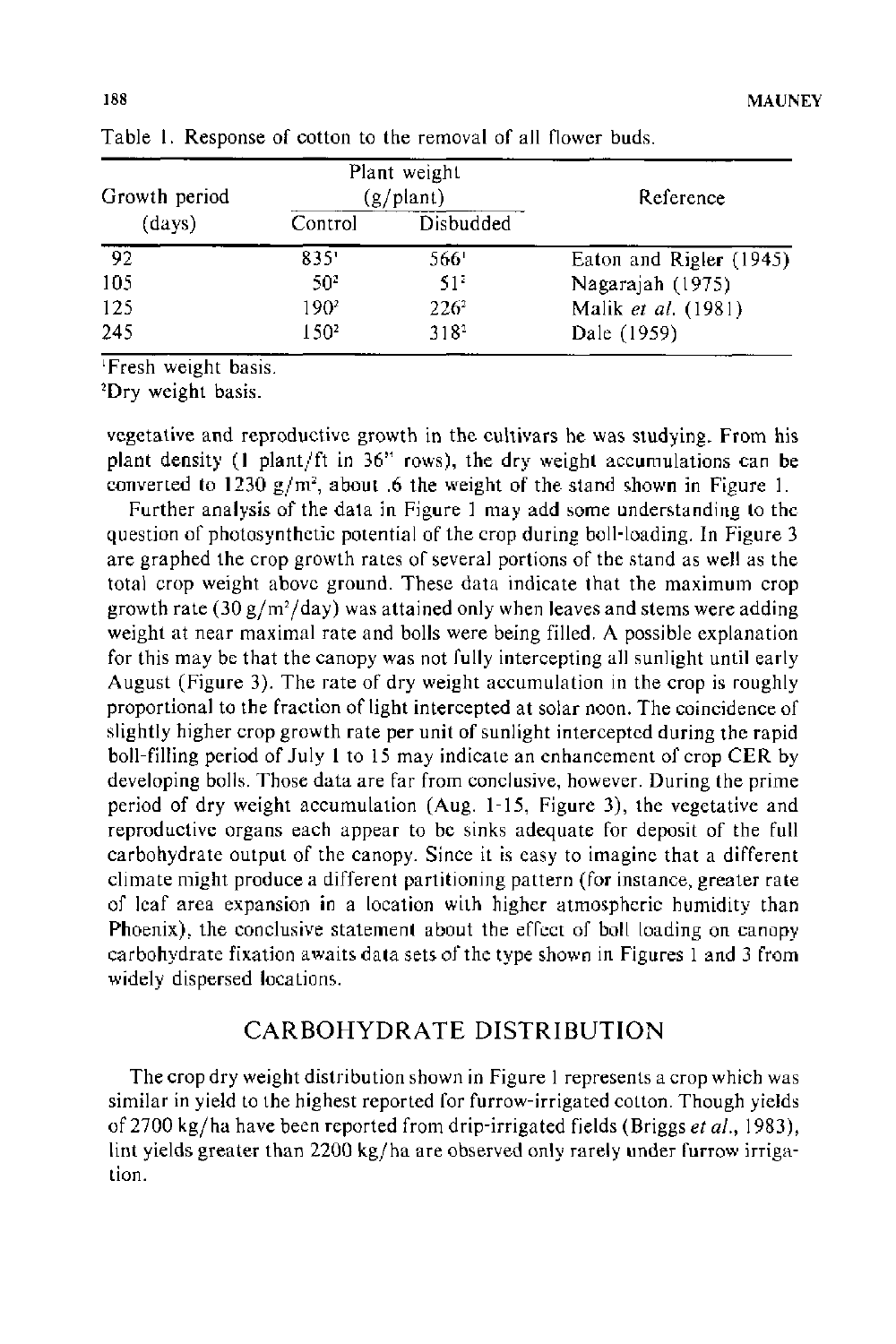

Figure 3. Rate of dry weight accumulation in portions of the standing crop described in Figure I and the percentage sunlight (SNL) intercepted at noon as estimated from Figure 2. Increases in crop weight (CGR), boll weight (BG R), and leaf weight (LGR) are from direct measurement. Changes in stem weight (SGR) were calculated by subtracting BGR and LGR from CGR.

Examination of Figure 4 shows that partitioning of the dry weight into fruits occurred in two cycles. From the onset of flowering until July 10, almost all the dry weight accumulation could be accounted for by increase in boll weight. From mid-July to mid-August, the dry weight increase was primarily in stems and leaves. After September 1, all dry weight increase was in bolls. This two-phase cycle of growth and reproductive partitioning is typical of irrigated southwestern areas with long, warm growing seasons. These areas have the highest productivity per hectare in the United States.

Baker and Hesketh (1969) assumed that for maximum productivity a vegetative canopy would be established by July 15, and that subsequently all dry weight accumulation would be in fruits.

This is not the strategy employed by highly productive real crops. Vegetative and reproductive growth occur simultaneously. It is significant that in the data of Figure 1 about 700  $g/m^2$  dry weight accumulated in the vegetative structure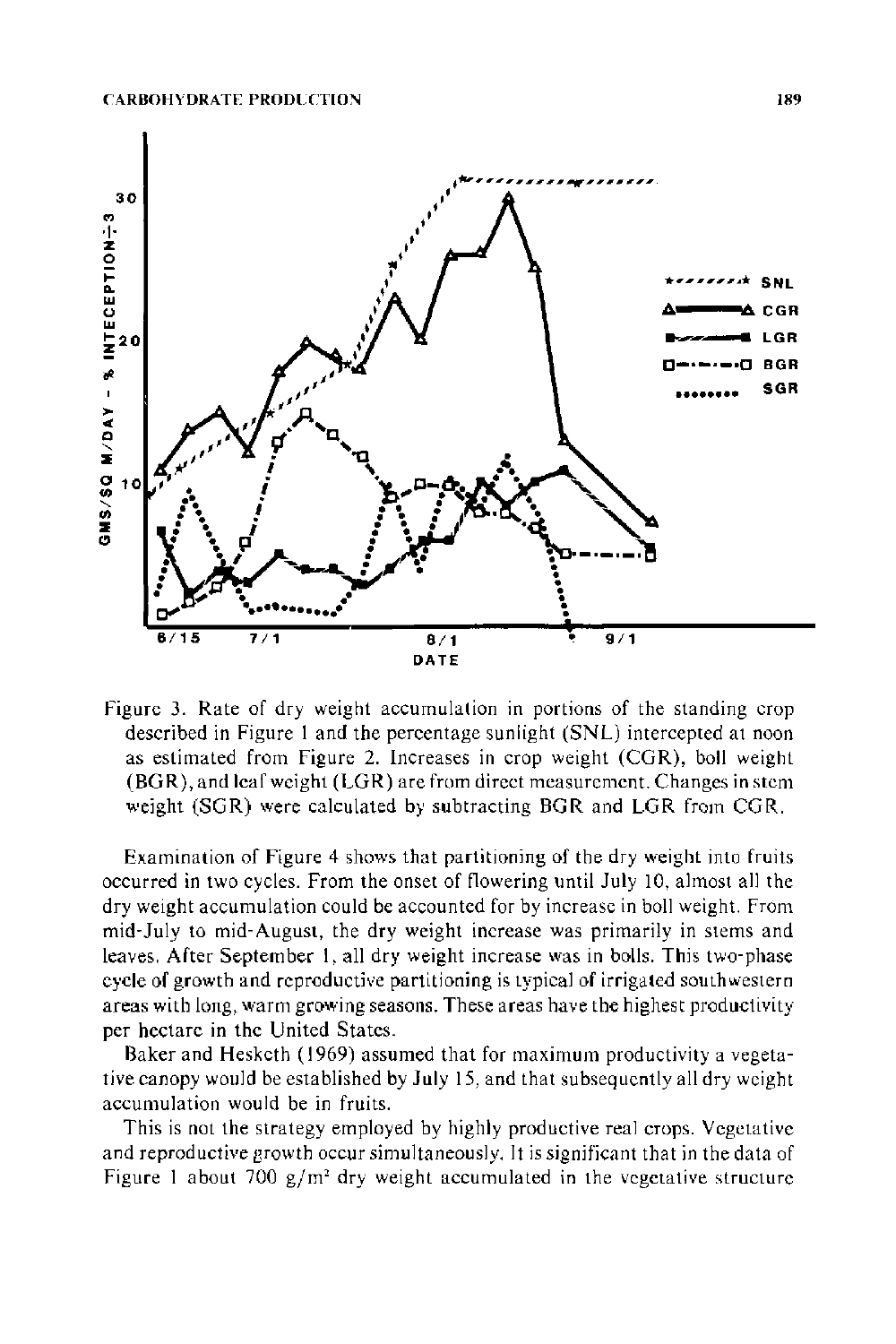subsequent to July 18 (when LAI of 3.0 was achieved). If this dry weight had been allocated to fruit, then the boll dry weight would have been 1500 *gjm'* for a lint yield of about 3600 kg/ha (7.5 bales/ac.). This is very close to the 3650 kg/ha estimated by Baker and Hesketh ( 1969) as the maximum potential for a cloudless season.



Figure 4. Distribution of dry weight accumulation into bolls during 1981 in Phoenix, Arizona (see Figure 1).

From this analysis it is apparent that the "inefficiencies" of the cotton plant are associated with the simultaneous vegetative and reproductive growth. The most productive canopies are those which allocate sufficient carbohydrate to vegetative growth to provide precisely the number of fruiting sites to absorb the remaining carbohydrate (see Chapter 2). In no instance would there be sufficient flowering sites on July 15 to enable all additional carbohydrate to be invested in fruits. A boll which matures on October l is the result of a blossom which opened on August 15 and was not visible as a square until July 25. Though the dry weight of the flower and fruit prior to anthesis is small (.2 g; Baker and Hesketh, 1969), leaf and stem development associated with each flower is the basis for the large nonboll dry weight investment.

The partitioning mechanisms which determine the fraction of dry weight assigned to vegetative and fruit growth are complex. The genetic tendencies of the crop for internode length, leaf size and shape, number of flowers per fruiting branch, etc., form a basis for partitioning. The water and nutrient status of the crop (Chapter 10) and environmental parameters such as temperature, sunlight and relative humidity change the capability of the crop to utilize carbohydrate for stem elongation and leaf expansion, The proximity of active source leaves to actively growing organ sinks appears to play a major role in determining the fate